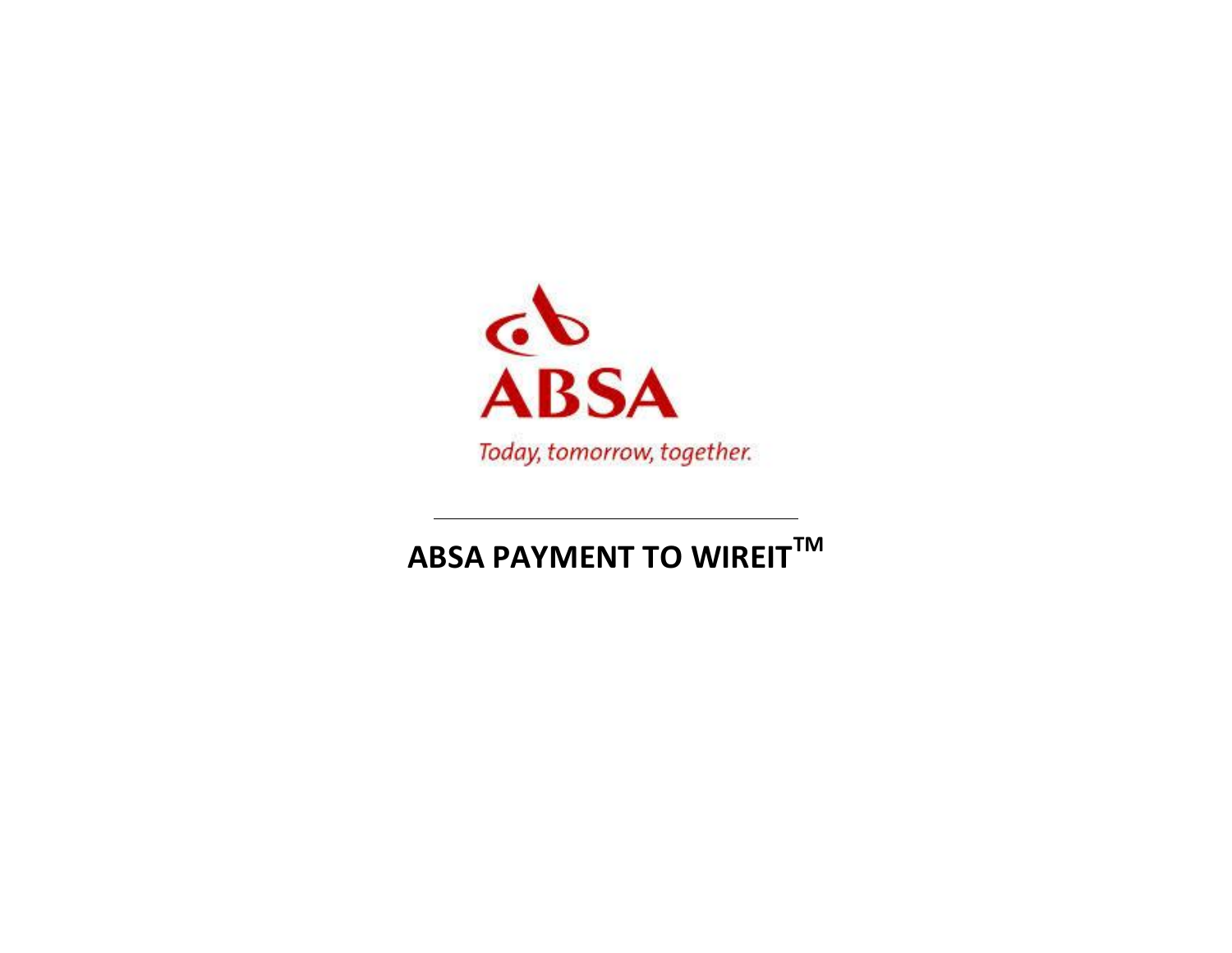## **WireITTM Registration & Token Purchase Guide (ABSA BANK)**

First, send **"your 11 digit meter number"** to **36073** to register with WireITTM .

Note that there is a R5 fee charged for this SMS.

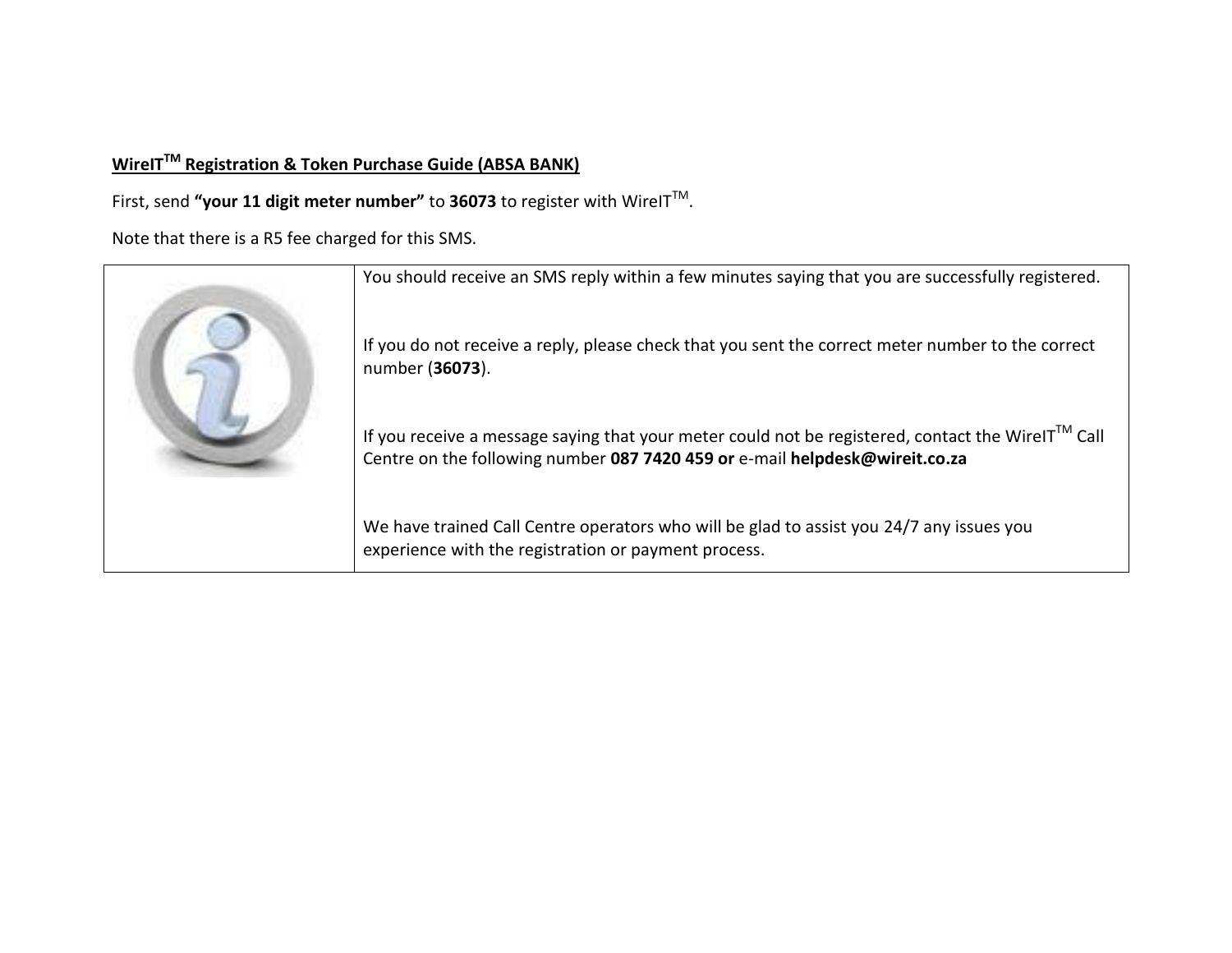Next, log into your Absa internet banking profile and click on the **'Payments'** tab.



Now select the **'Once-off payment'** option.

| <b>Once-off payment</b><br>Make a once-off payment. |                            |  |
|-----------------------------------------------------|----------------------------|--|
| <b>Once-off payment</b>                             | Previous once-off payments |  |

You may be asked by Absa to enter a **Random Verification Number** for security reasons.

Ш

Enter RVN

Enter the RVN code sent to you.

 $\boldsymbol{\omega}$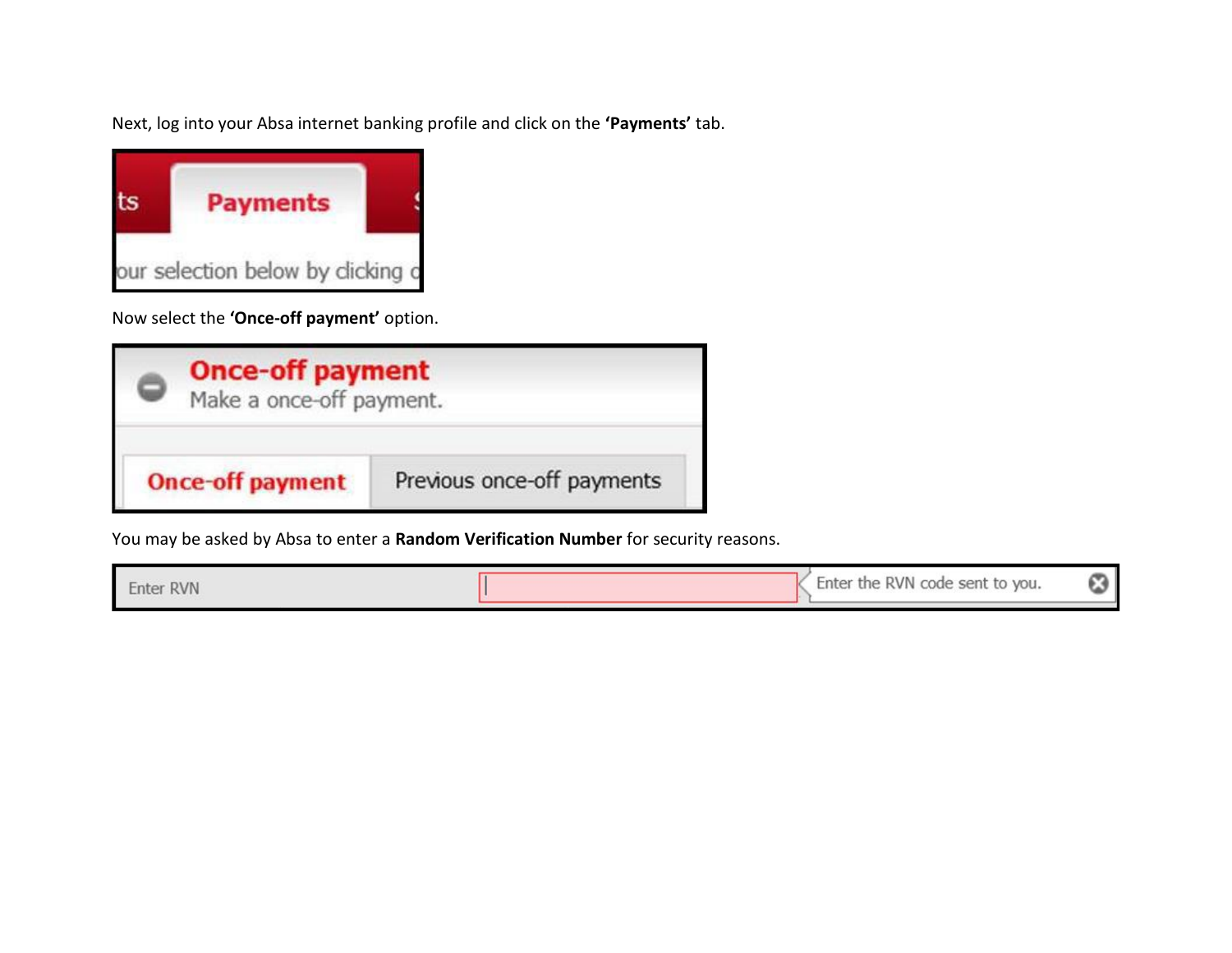Next, choose the account that you wish to pay from, then select **'Absa-listed beneficiary'** under the **'Beneficiary Type'** menu.

| From account     | $\check{ }$             |
|------------------|-------------------------|
| Beneficiary type | Absa account            |
|                  | Account at another bank |
|                  | Absa-listed beneficiary |

Now, search for **WireIT** in the beneficiary list.

| Beneficiary name          | Wire                      | $\times$ |
|---------------------------|---------------------------|----------|
|                           | <b>Absa listed</b>        |          |
| Institution code          | <b>WIREIT-EMNAMBITHI</b>  |          |
| Bank account number       | <b>WIREIT-NMBM</b>        |          |
| Account number            | <b>WIREIT-MAKHADO</b>     |          |
| Accountholder's name      | <b>WIREIT-MDUNDUZI</b>    |          |
| Amount (R)                | DION WIRED LOANS          |          |
| Payment debit date & time | DIONWIRED ONLINE PURCHASE |          |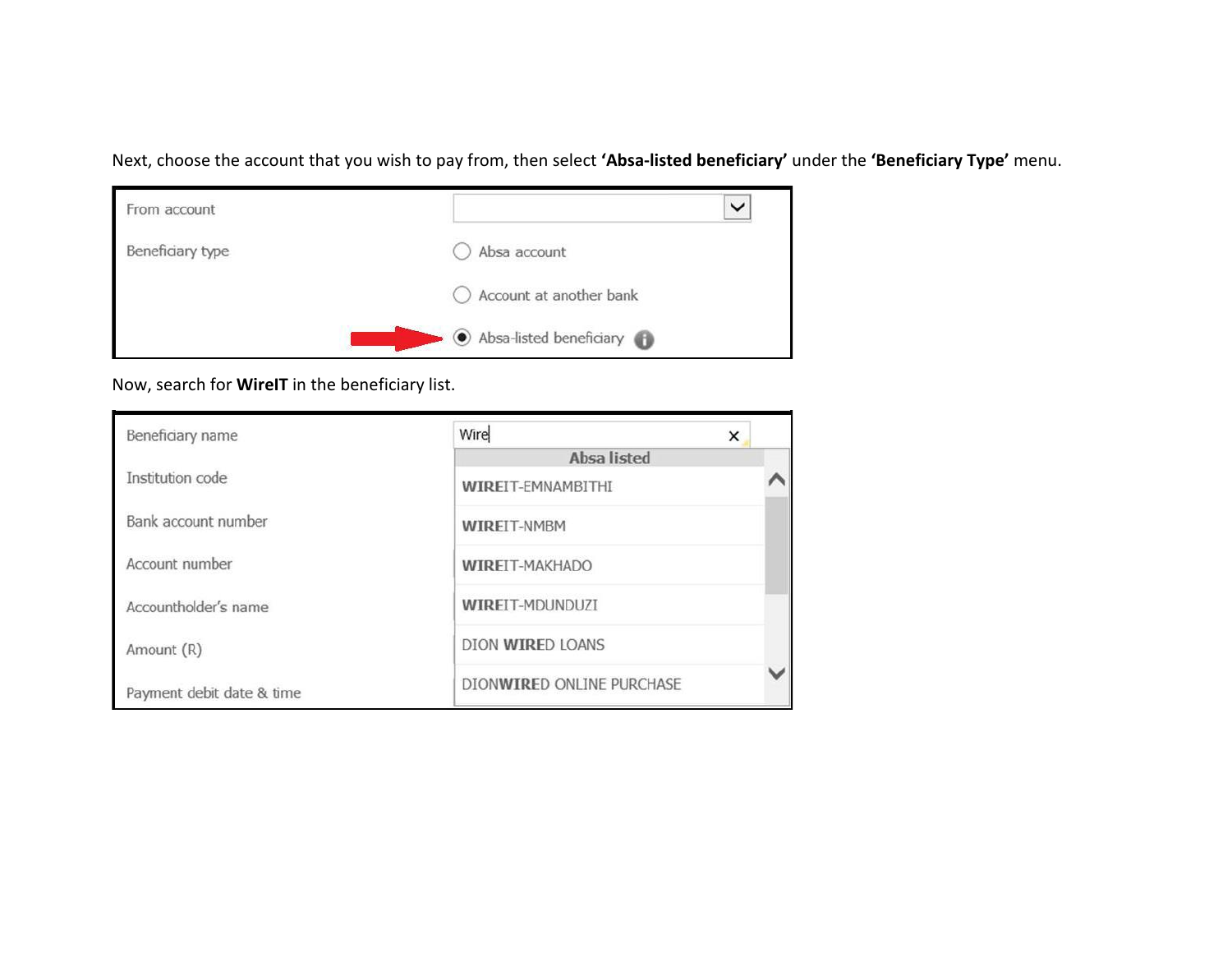Now enter your **11 digit meter number** & the **amount** of money you wish to spend into the relevant fields as shown:

| Beneficiary name                                                                  | WIREIT                |  |
|-----------------------------------------------------------------------------------|-----------------------|--|
| WIREIT-EMNAMBITHI<br>Institution code<br>WIREIT-EMNAMBITHI<br>Bank account number | 0060105<br>4080871415 |  |
| Account number with<br>WIREIT-EMNAMBITHI                                          | Your meter number     |  |
| Account holder's name at<br>WIREIT-EMNAMBITHI                                     | Your meter number     |  |
| Amount (R)                                                                        |                       |  |
| Payment debit date & time                                                         | Now<br>v              |  |
| My reference                                                                      | PREPAID               |  |
| Send me a notice of payment by                                                    | None<br>$\checkmark$  |  |

Once you have completed all the relevant details, click the **'Next'** button to proceed.



You now need to confirm that all the entered details are correct. Click **'Pay'** once you have finished checking that the **amount** & **meter number** are correct.